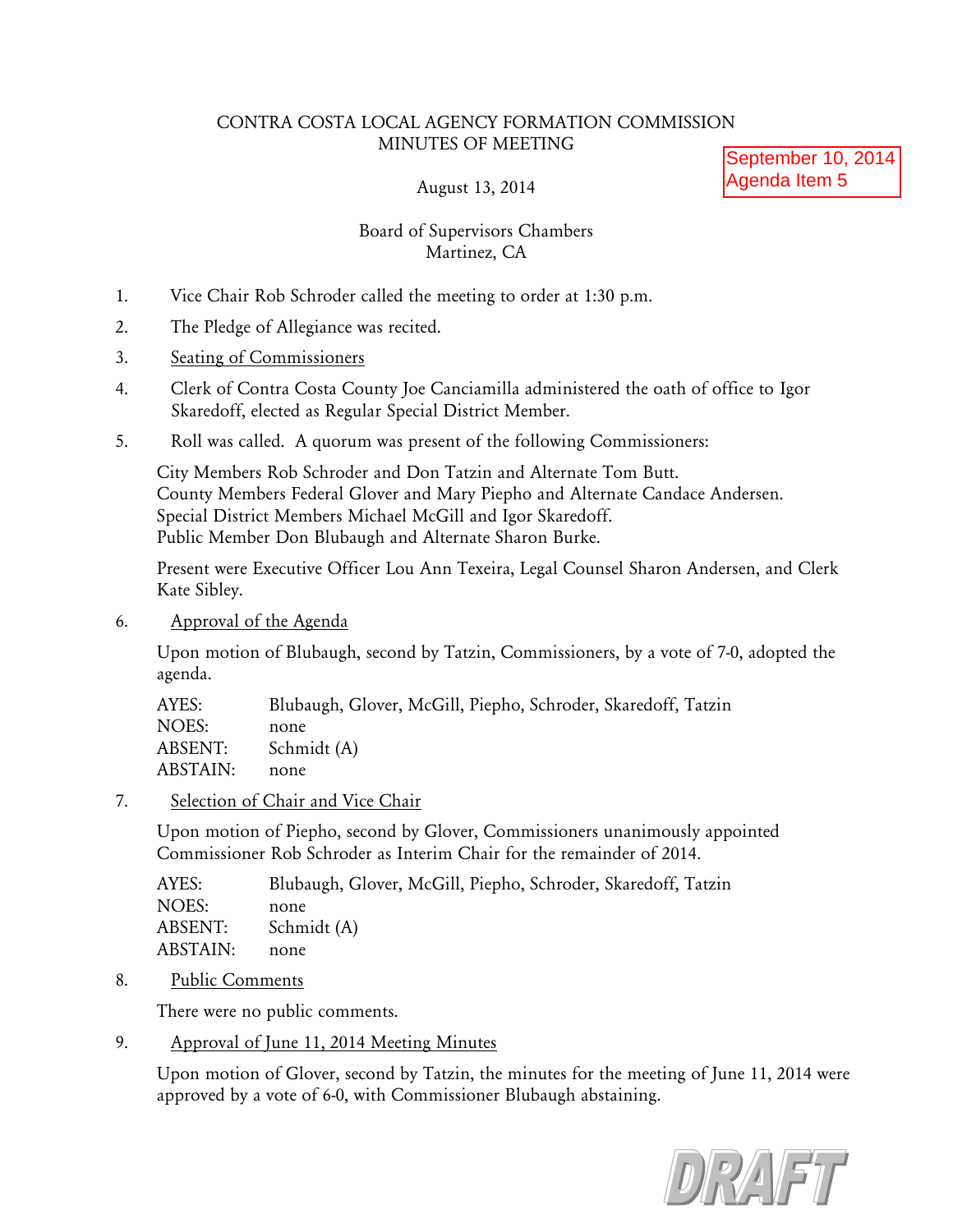| AYES:           | Glover, McGill, Piepho, Schroder, Skaredoff, Tatzin |
|-----------------|-----------------------------------------------------|
| NOES:           | none                                                |
| <b>ABSENT:</b>  | Schmidt (A)                                         |
| <b>ABSTAIN:</b> | Blubaugh                                            |

### 10. LAFCO 14-03 – City of Martinez Out of Agency Service (Ashley Place)

The Executive Officer provided background on this request by the City of Martinez to provide municipal water service to two parcels located on Ashley Place in the unincorporated Mountain View area in order to serve two single family dwelling units. The subject property is currently vacant and part of a minor subdivision recorded in 1990. All surrounding developed properties have City water, there is a signed Deferred Annexation Agreement (DAA) in place for the properties, and the City intends to annex the property in the future, as indicated by the City's actions.

Upon motion of Glover, second by Piepho, Commissioners unanimously, by a 7-0 vote, reviewed and considered the information contained in the CEQA documentation; authorized the City of Martinez to extend water service outside its jurisdictional boundary to the  $0.24 \pm$ acre parcels located at 10 and 20 Ashley Place, subject to specified terms and conditions.

| AYES:    | Blubaugh, Glover, McGill, Piepho, Schroder, Skaredoff, Tatzin |
|----------|---------------------------------------------------------------|
| NOES:    | none                                                          |
| ABSENT:  | Schmidt (A)                                                   |
| ABSTAIN: | none                                                          |

#### 11. Second Round Municipal Service Reviews (MSRs)

The Executive Officer reported that in June a Request for Proposals (RFP) for the 2<sup>nd</sup> Round Fire/EMS MSR was distributed and posted. No proposals were received by the deadline, a problem not unique to this LAFCO. Staff followed up with a number of consultants as to why no proposals were submitted; staff also solicited feedback from fire chiefs and the County EMS Director, all of whom responded. A general sense from both groups was that this is not the time for this particular MSR, due to variables with both consultants and with the County's upcoming RFP for ambulance services.

Some suggestions for proceeding are to: 1) defer the Fire/EMS MSR for a year; 2) move EMS to the MSR for Healthcare and begin that study now; 3) prepare the Fire/EMS MSR in phases, breaking it into segments that are less challenging and costly; or 4) conduct an MSR on another field of services (e.g., reclamation).

Pat Frost, Contra Costa County EMS Director, spoke in favor of moving EMS to the Healthcare MSR, in order to reflect the dramatic changes that are taking place in emergency medical services as part of the full healthcare system, with benefits to the patients.

William D. Ross, San Ramon Valley FPD Counsel, stated that the District position is that they would favor the MSR going forward with all the services including EMS.

Lance Maples, Fire Chief of El Cerrito and Kensington FPD, commended staff on the comprehensiveness of the MSR RFP, and indicated his support of postponement of the EMS/Fire MSR for a year to see what changes may take place with the County ambulance service and other the service providers.

The Commission discussed the various options. Commissioners generally felt that incorporating EMS into the Fire MSR was not desirable, and also did not feel that phasing

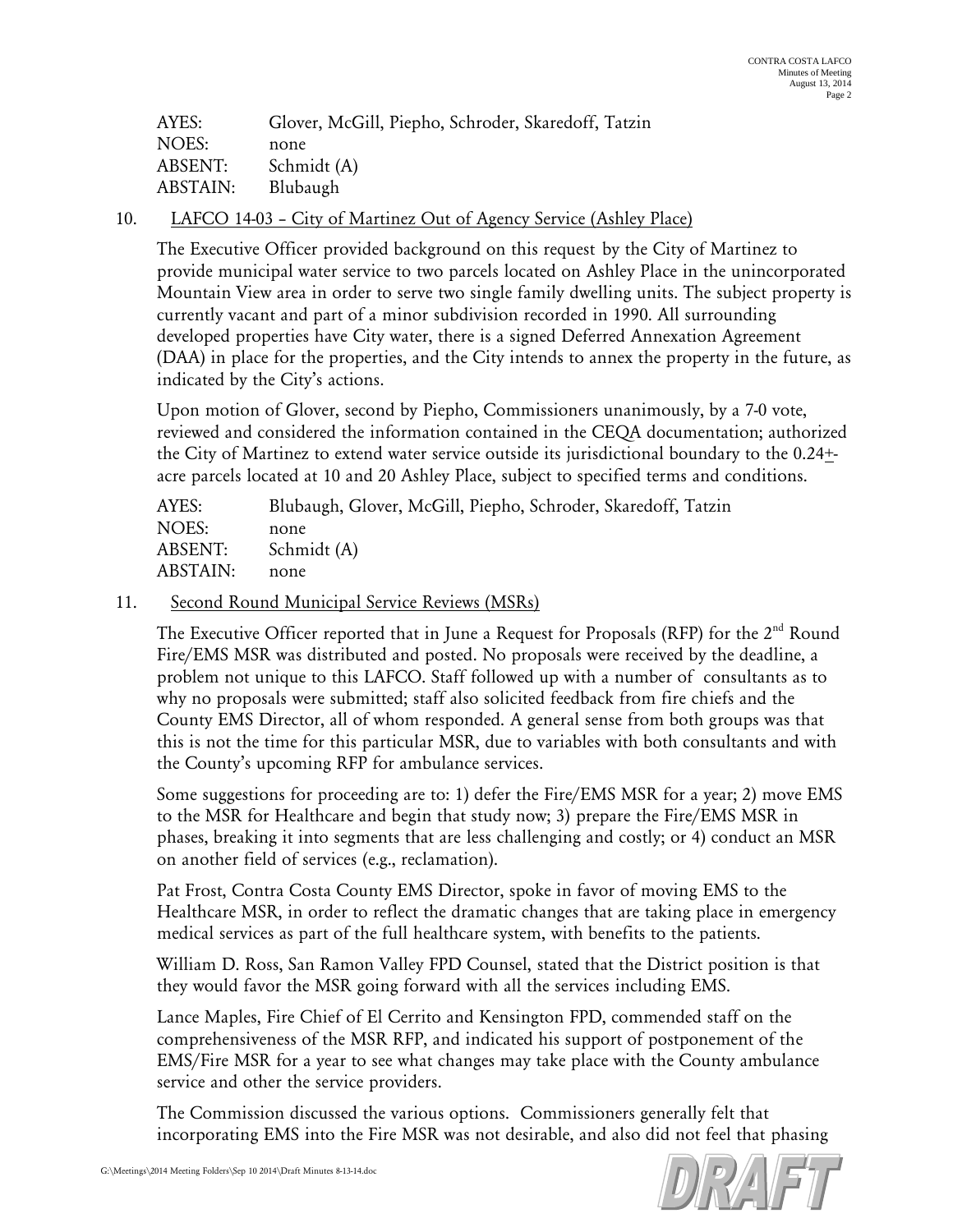the Fire/EMS by regions or other divisions would be desirable. They also agreed that waiting to see what will happen with the County's ambulance contract next year would be advisable.

Upon motion of Blubaugh, second by Tatzin, Commissioners unanimously supported keeping EMS with Fire Services for the Second Round MSR, but deferring that MSR to 2015. Commissioners also directed staff to notify consultants with this plan for deferral.

| Blubaugh, Glover, McGill, Piepho, Schroder, Skaredoff, Tatzin |
|---------------------------------------------------------------|
| none                                                          |
| Schmidt (A)                                                   |
| none                                                          |
|                                                               |

In discussing other MSR possibilities for FY 2014-15, Commissioners agreed that given the situation with West County Health Care District (Doctors Medical Center), it was not a good time to go forward with a second round Health Care MSR at this time. Discussion turned to reclamation districts, the first round MSR of which was completed in 2009. There was also a suggestion made that the funds budgeted for this year's second round MSR be shifted to FY 2015-16.

Upon motion of Blubaugh, second by McGill, Commissioners unanimously voted to move forward with a second round MSR on Reclamation Services.

AYES: Blubaugh, Glover, McGill, Piepho, Schroder, Skaredoff, Tatzin NOES: none ABSENT: Schmidt (A) ABSTAIN: none

## 12. Policies and Procedures Update (Out of Agency Service)

The Executive Officer provided an overview of the Policies and Procedures Committee and its activities. While the Committee has in the past couple of years worked on procedures relating to changes of organization, it is now focusing on creating policies.

The Committee presented a policy and procedures addressing Out of Agency Service (OAS). Since 1994, when the statute governing OAS was enacted, this LAFCO has received and approved 25 OAS requests. In the process of recent MSRs, hundreds of OAS connections have been identified that either predate LAFCO or the 1994 statute, or were never processed through LAFCO.

In July the Policies and Procedures Committee met and reviewed OAS policies from 10 other LAFCOs. From there, the Committee drafted an OAS policy and revised procedures intended to clarify the circumstances under which an OAS request can be considered; provide criteria for Commission consideration; clarify application requirements and timeframe; and add certain requirements and authorizations.

The Concord City Manager and the County Administrator have requested postponement of discussion of this item until October, allowing time to meet with the Policies and Procedures Committee to discuss these proposed policy/procedures. LAFCO staff provided background to this request regarding the ongoing conversation with the City of Concord about OAS to properties in the Ayers Ranch area, an unincorporated island surrounded by the City of Concord.

Commissioner Andersen asked about court rulings that might have been made since the statute enactment. Legal Counsel Anderson responded that there has been little court

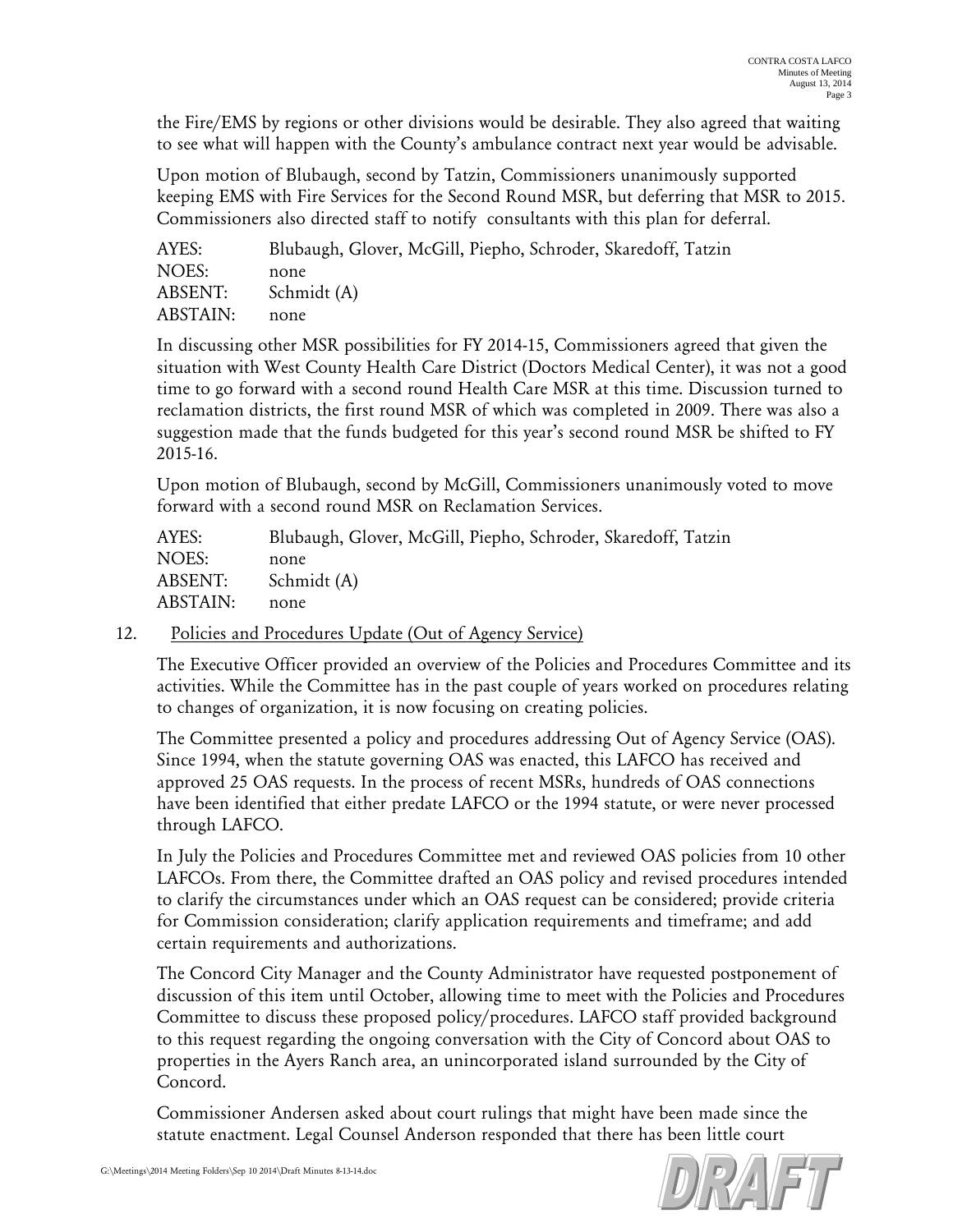guidance since that time, but that there is a requirement that there be some documentation (generally from county health services) as to the emergency or health threat posed by no connection.

Commissioners Tatzin and Burke expressed their appreciation of the fact that agencies were paying attention to what is being proposed, and that there is no intent of focusing on any one agency with this policy.

Kristine Blair, homeowner in the Ayers Ranch area, stated that she has been trying to hook up to the City's sewer main for quite some time, and that her septic system is failing. She stressed that the City and the County need to agree on a tax sharing agreement so that her property's OAS and subsequent annexation can move forward.

Commissioner Piepho commended the Committee on its work, and urged the City and County to come to agreement on tax sharing. Commissioners recommended that the Policies and Procedures Committee meet with the Concord City Manager and the County Administrator on this issue.

Commissioner McGill commented on the value of connecting to a public sewer system.

Upon motion of Tatzin, second by Blubaugh, Commissioners unanimously deferred further discussion on the Out of Agency Service proposed policy to the October meeting and directed the Policies and Procedures Committee to meet with the Concord City Manager and the County Administrator on this issue.

| AYES:    | Blubaugh, Glover, McGill, Piepho, Schroder, Skaredoff, Tatzin |
|----------|---------------------------------------------------------------|
| NOES:    | none                                                          |
| ABSENT:  | Schmidt (A)                                                   |
| ABSTAIN: | none                                                          |

## 13. Proposed Amendment to LAFCO Employee Benefit Plan

The Executive Officer provided brief background on the LAFCO Employee Benefit Plan and presented the amendment, which provides LAFCO employees the opportunity to participate in the County deferred compensation loan program, if they are taking part in the deferred compensation plan.

Commissioner Piepho spoke in support of this amendment, noting that as a County Supervisor, she was an advocate for this benefit. Upon motion of Piepho, second by Glover, Commissioners unanimously approved the amendment to the LAFCO Employee Benefit Plan as requested.

| Blubaugh, Glover, McGill, Piepho, Schroder, Skaredoff, Tatzin |
|---------------------------------------------------------------|
| none                                                          |
| Schmidt (A)                                                   |
| none                                                          |
|                                                               |

14. CALAFCO 2014 Conference Material and Call for Board of Directors Candidates and Achievement Award Nominations

The Executive Officer presented materials for the CALAFCO 2014 Annual Conference, noting that nominations for CALAFCO Board of Directors Candidates must be submitted by September 15. Commissioner McGill expressed his interest in continuing his service to the Board.